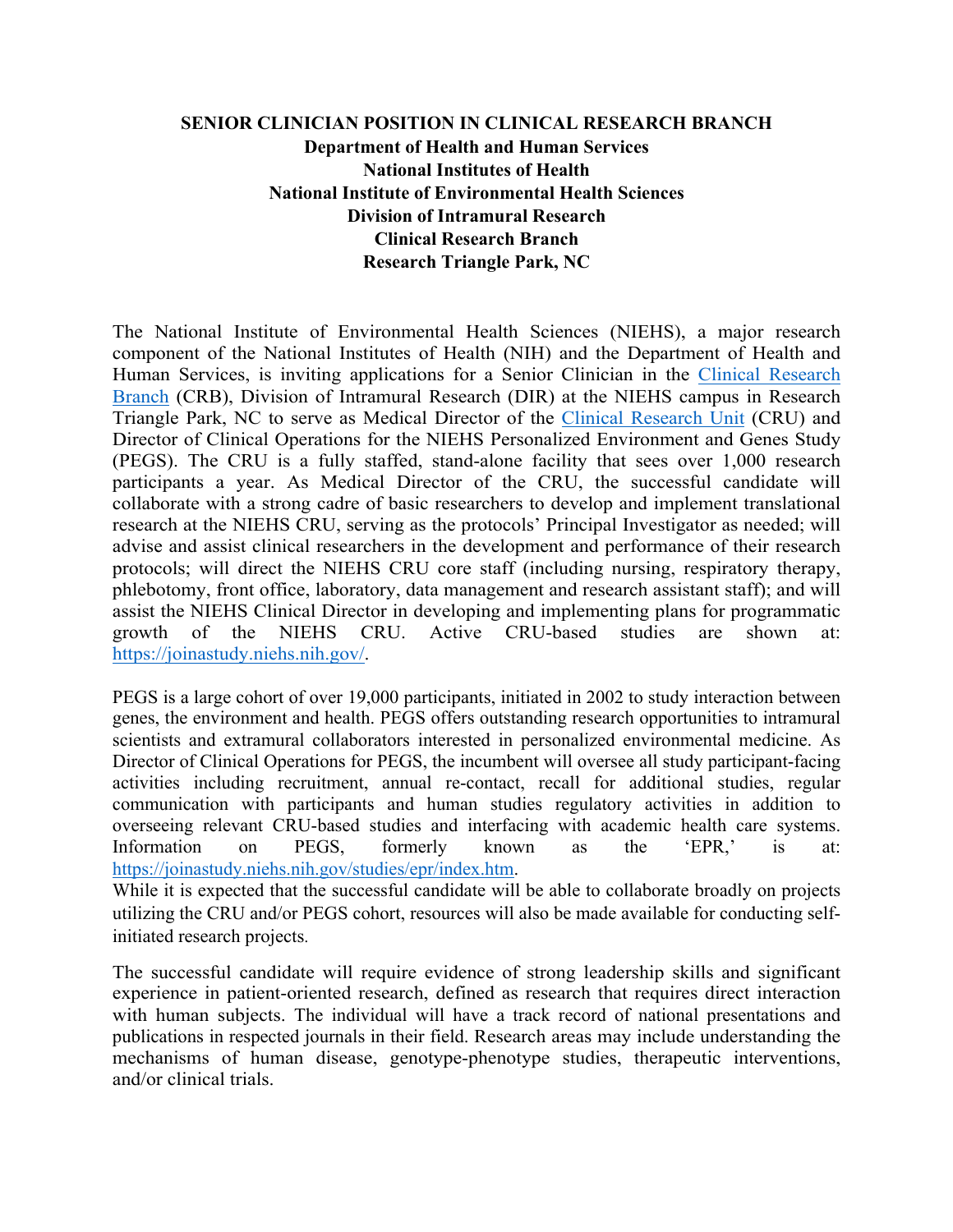**Minimum Qualifications**: Applicants should have an M.D. or equivalent doctoral degree. The individual must possess a current, active, full and unrestricted license to practice medicine in the United States and be eligible to be credentialed for patient care by the NIH Clinical Center. The person selected for this position will need to have experience working in and managing teams and experience with mentoring in clinical and research settings. Advanced training in Patient-Oriented Clinical Research is preferred but not required.

**Salary/Benefits:** This is a federal full-time equivalent position, and a comprehensive benefits package is available. Salary will be commensurate with experience, qualifications, and accomplishments.

**How to apply:** Applications for this position will be accepted via USAJobs.gov. Please refer to the NIEHS job board https://www.niehs.nih.gov/careers/jobs for updated details with the USAJobs link for this recruitment. Interested candidates will be able to **submit their application on USAJobs.gov for a "Supervisory Physician (Clinical)" beginning February 28, 2022 through March 9, 2022**. Applicants should submit the following: cover letter highlighting key qualifications; current curriculum vitae with complete bibliography; and names and addresses of three references. Please include in your CV a description of your mentoring and outreach activities, especially those involving women and racial/ethnic or other groups that are underrepresented in biomedical research. For further information about the position, please contact Dr. Janet Hall at janet.hall@nih.gov**.** 

**Commitment to Diversity and Equal Employment Opportunity:** The NIH NIEHS encourages the application and nomination of traditionally underrepresented groups in the sciences, including women, minorities, and individuals with disabilities. The United States Government does not discriminate in employment on the basis of race, color, religion, sex (including pregnancy and gender identity), national origin, political affiliation, sexual orientation, marital status, disability, genetic information, age, membership in an employee organization, retaliation, parental status, military service, or other non-merit factors. NIH NIEHS will provide reasonable accommodations to applicants with disabilities as appropriate. If you require reasonable accommodation during any part of the application and hiring process, please notify us.

**Foreign Education:** Applicants who have completed part or all of their education outside of the United States must provide an evaluation by an accredited organization to ensure its equivalence to education received in accredited educational institutions in the United States. For more information on foreign education verification, visit the National Association of Credential Evaluation Services (NACES) website at http://www.naces.org/. Verification must be received prior to the effective date of the appointment.

The NIH is the premier biomedical research center for the world. Its 27 institutes and centers employ more than 21,000 employees doing a vast array of jobs, all supporting efforts for a healthy nation. For information about the NIH mission, goals and institutes and centers, visit https://www.nih.gov/about-nih.